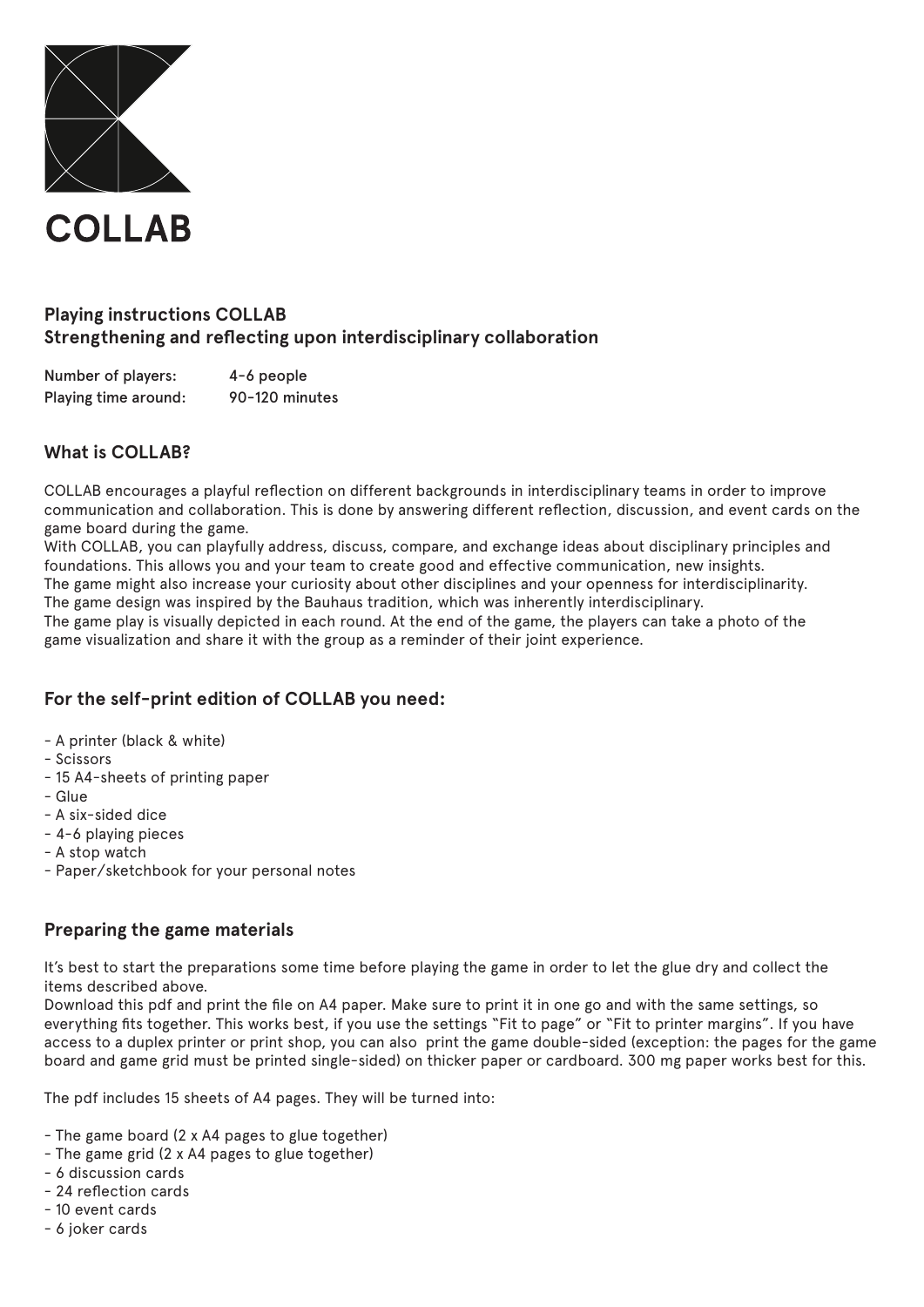After printing, lay out the pages of the playing cards. They are marked with letters (page A1 to page A2, B1 to B2 etc.). Before cutting, lay out the pages so that the edges marked "top" are furthest from you, and corresponding pages (e.g. A1 and A2) are next to each other. Glue the corresponding pages (e.g. A1 and A2) together, , so that the "top" edges are back to back. After letting them dry, cut out the individual playing cards along the dotted lines. For the game board, place the pages next to each other so that the edges marked "top" are furthest from you. Then cut along the right side of "part 1" of the game board and glue it onto the "glue area" on "part 2". Do the same for the game grid.

## **Playing Instructions**

All playing pieces start on the start square. Before the game starts, each player receives a joker card. The players roll the dice one after another and the player with the lowest number starts. The player rolls the dice and moves forward the corresponding number of squares. If the square is already occupied, the player moves forward to the next unoccupied square.

There are reflection cards, discussion cards, and event cards. If a player lands on a reflection square, they draw a reflection card and answer it with an expert or personal "statement". This statement should last no longer than one minute. There are no right or wrong answers. Meanwhile, the other players note down any important or surprising points or questions about the statement.

The player then places the drawn card face down (the question not visible) wherever they want on the game grid. The next player does the same with their card. As the game progresses, these cards provide a visual snapshot of the gameplay. Every player can use a joker once during the game. Using a joker means giving their reflection card to another player whose answer they would like to hear.

If a player lands on an event square, they draw an event card and follow the instructions. Afterwards, the event card is put back under the stack of cards. Event cards are not placed on the game grid.

When a player lands on one of the 5 discussion squares, they draw one of the "big questions" and lead a 10-minute group discussion about it. All players note down important or surprising points during the discussion. The discussion card is then also placed face down on the game grid.

### **Legend of game board and cards**

Note that the back of the cards are not exactly the same as the signs on the game board. To identify them easily: the visuals play with the shapes on the game board. Triangle > triangular shapes on the back of the cards, Circle > circular shapes, Quarter circular shape > Quarter circular shapes.





**Reflection card**



**Finish**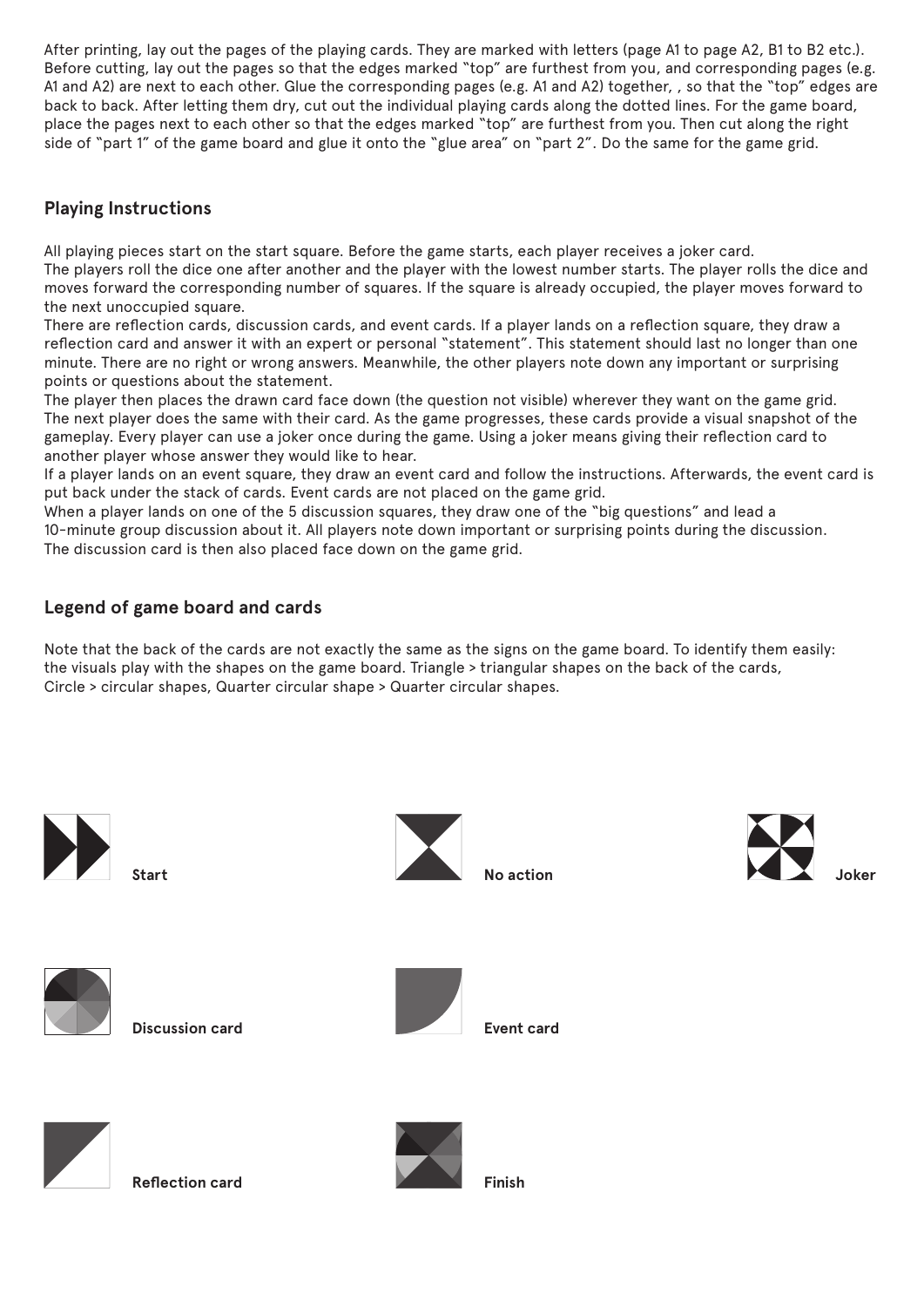# **End of the game**

Gradually all the players progress towards the goal. The player who reaches the goal first thus ends the game and initiates the conclusion round. Congratulations to all players for taking the time to reflect within your group. Conclusion: At the end of the game, each player thinks about one thing that they will take from the game and shares it in the conclusion round. That thing could be a note, an Aha! moment, an open question, or an idea for further exchange. It could also be how the player is feeling after the game.

# **Background**

The idea for this game arose out of the experiences of the researchers Johanna Barnbeck and Silja Klepp and exchanges with colleagues involved in interdisciplinary settings in various contexts. Everyone had seen how communication plays a crucial role in determining the progression and outcome of such projects. Without tools for reflexive communication, it can be a frustrating experience.

To conduct interdisciplinary projects in a sustainable way and to draw insights from the different disciplinary cultures, researchers must engage structurally with the fundamentals of interdisciplinarity, that is, with the differences between disciplines. The COLLAB game is the first in a series of tools to support this engagement.

Do you want to know what's next? Or do you have questions or suggestions? Then send an email to hello@spreadthenerd.net or head to www.interdiscplinarygames.net for more info.

This game is published under the Creative Commons license: CC BY-NC-ND Attribution-NonCommercial-NoDerivs



Denk Raum

:<br>KIEL<br>MARINE

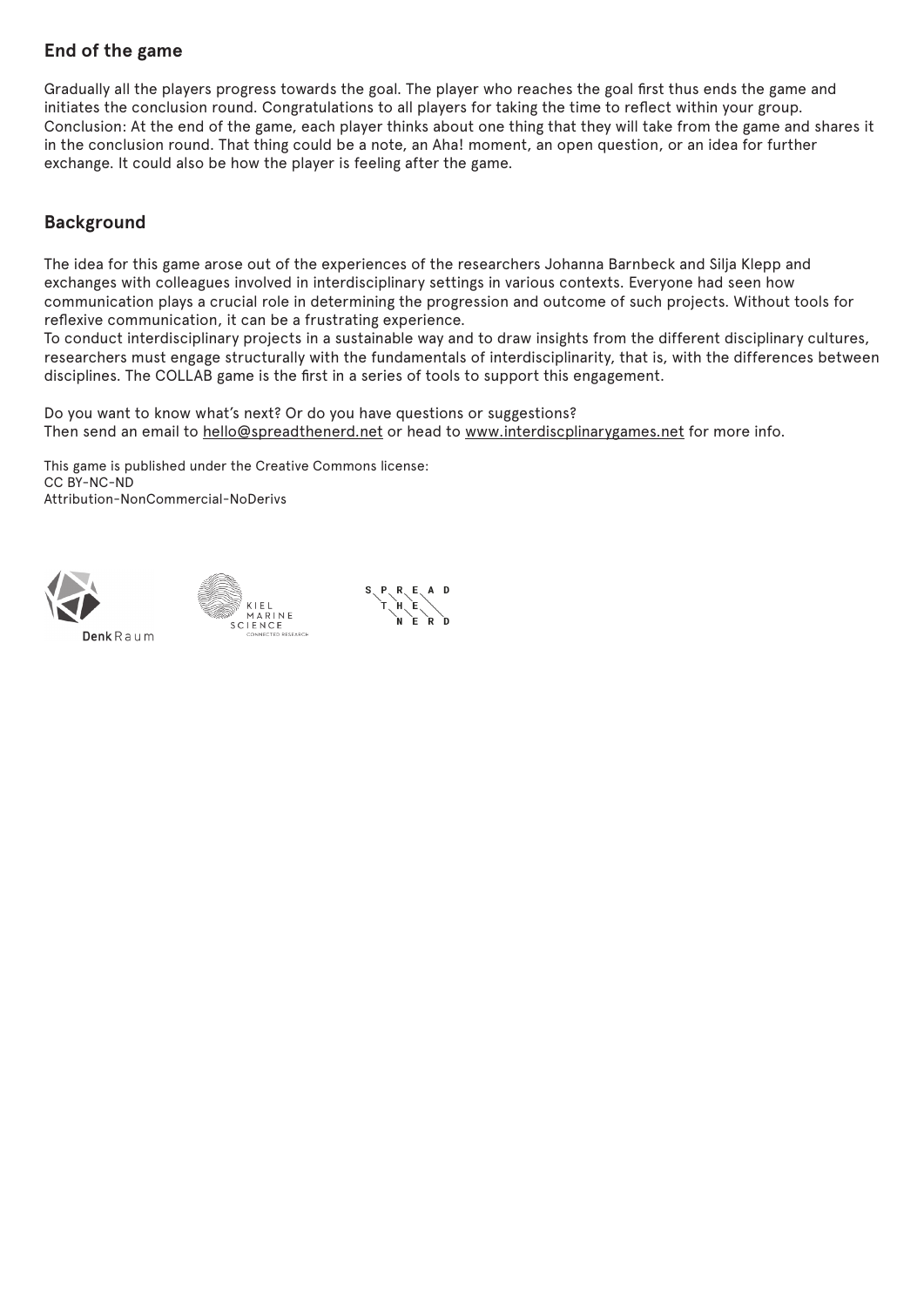



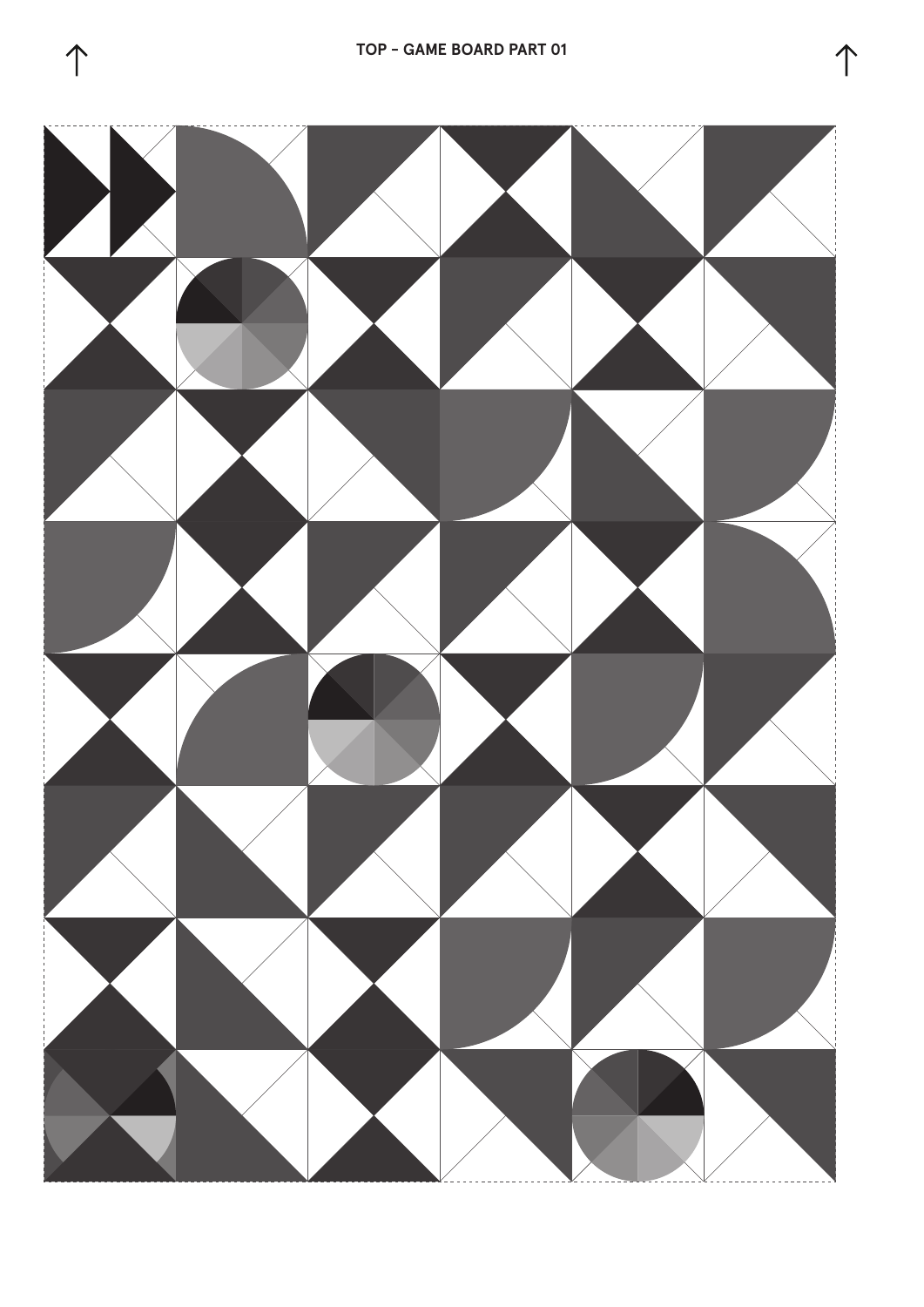







**Discussion cards**



**Reflection cards**



**Event cards**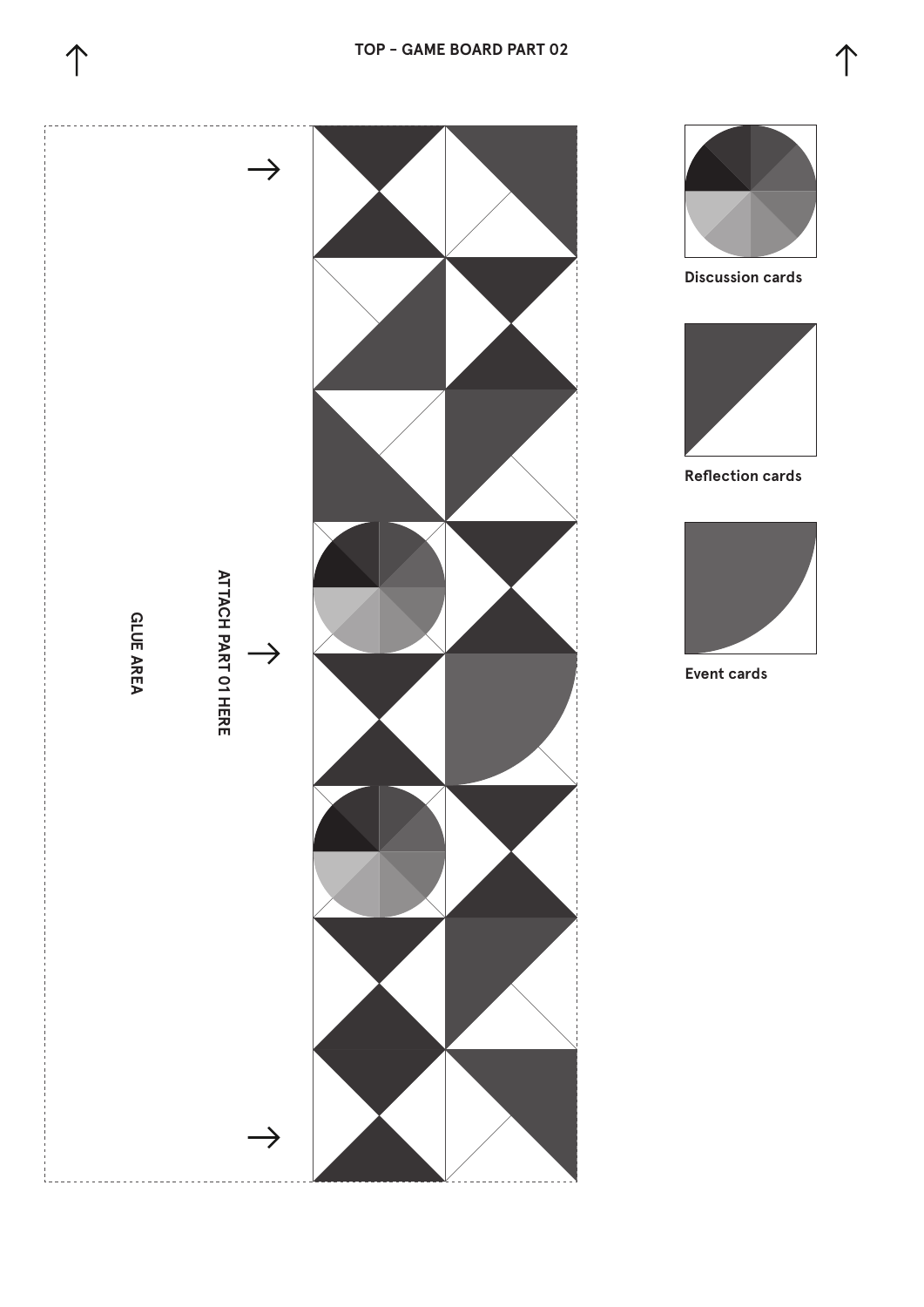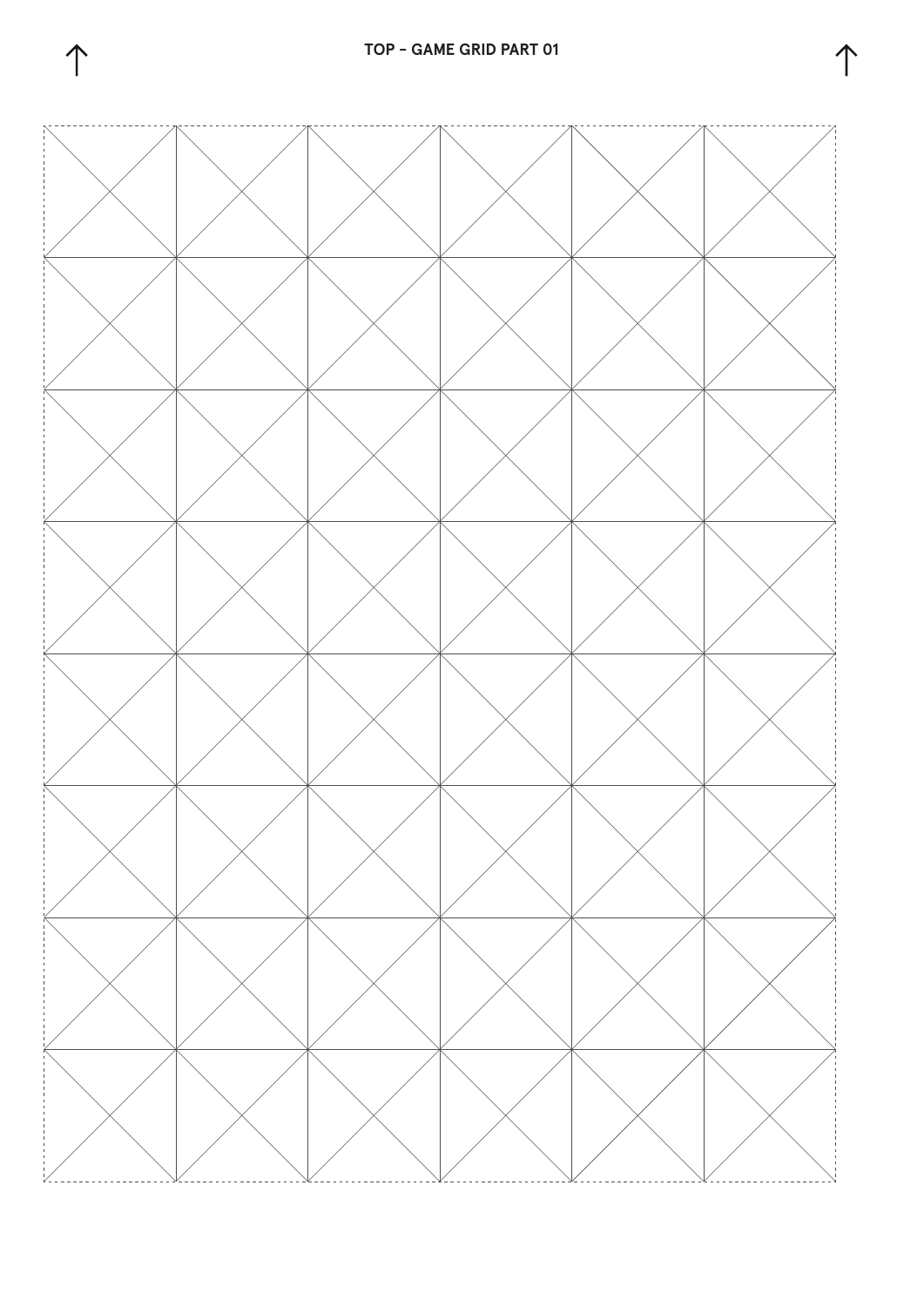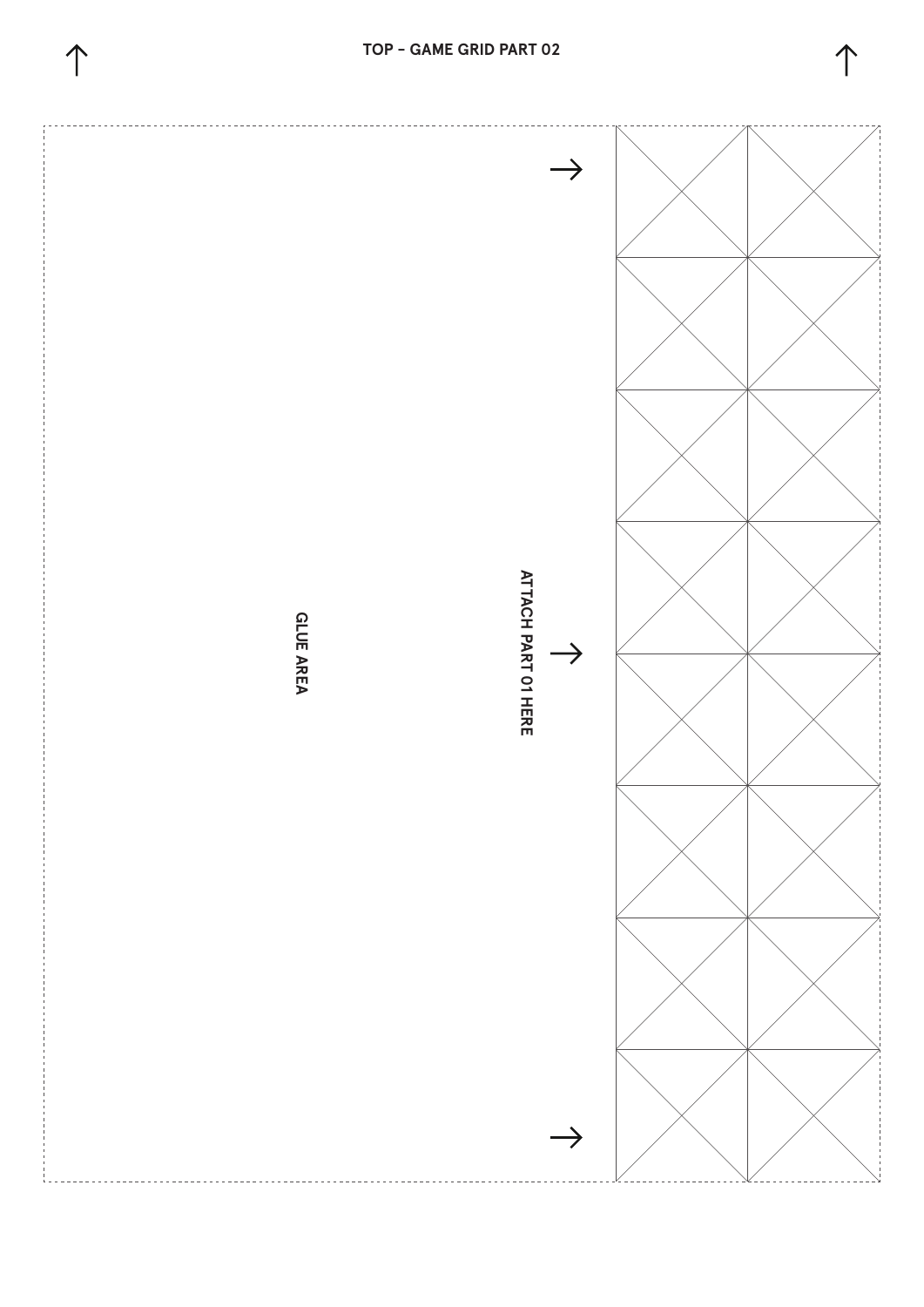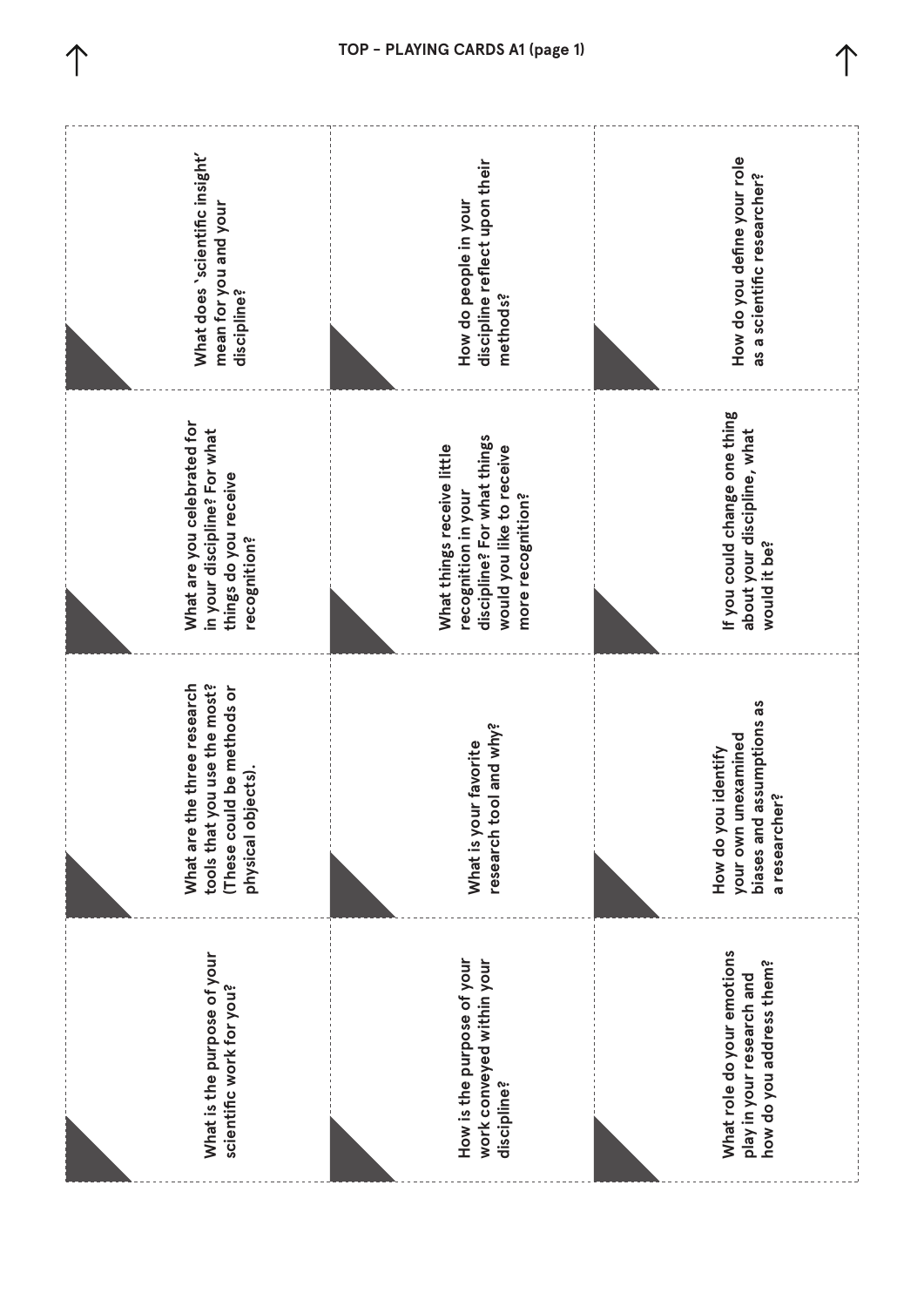



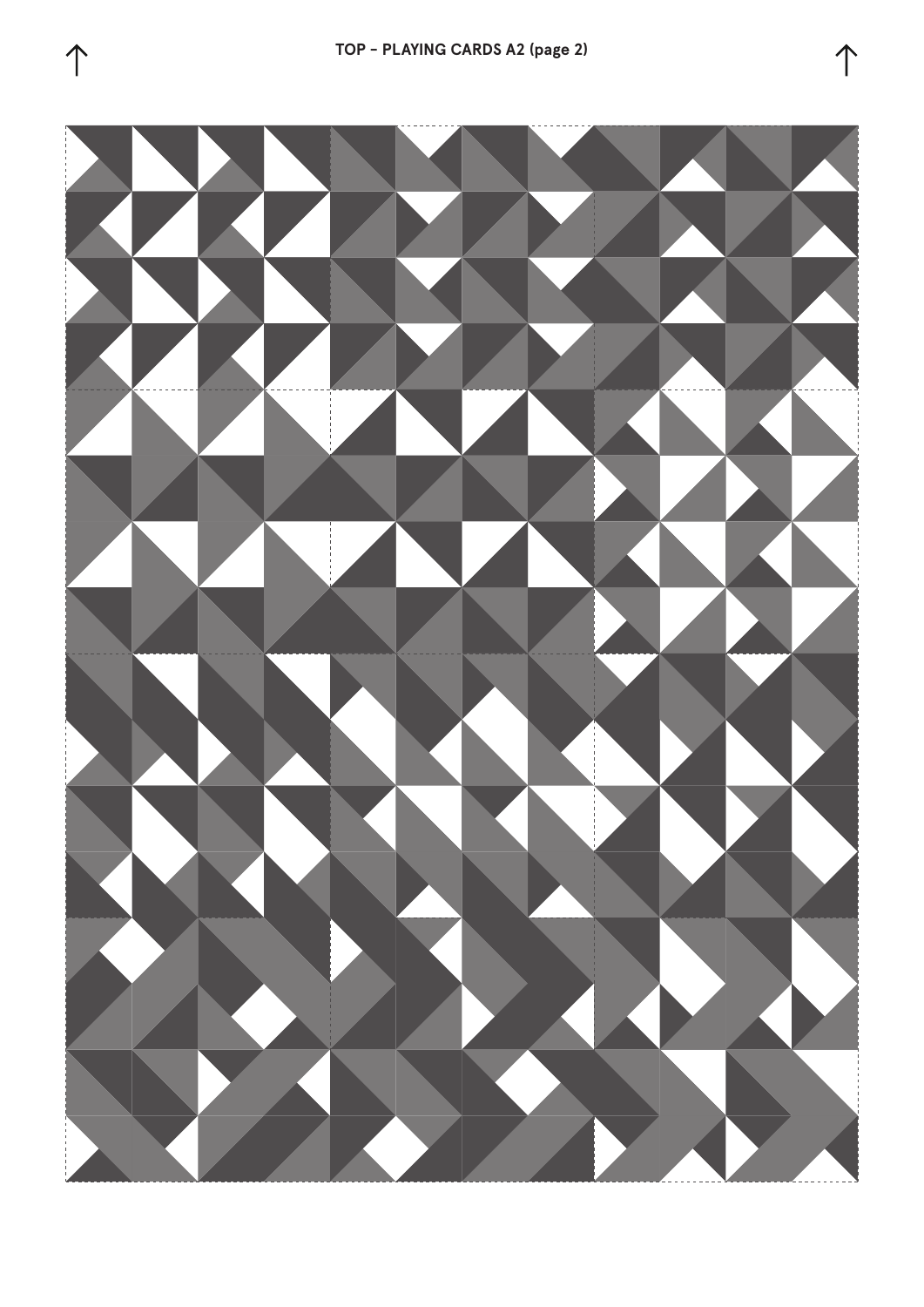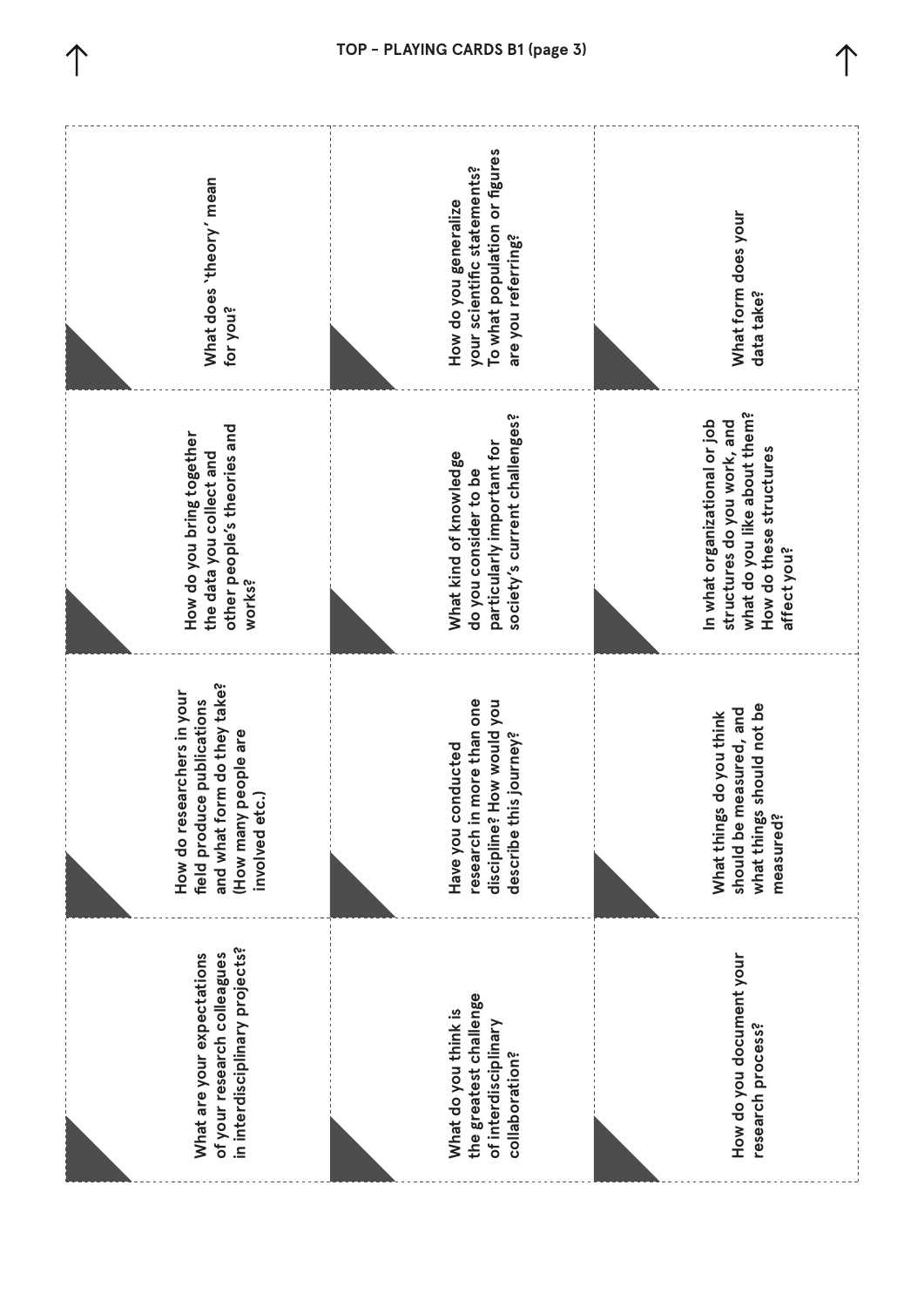



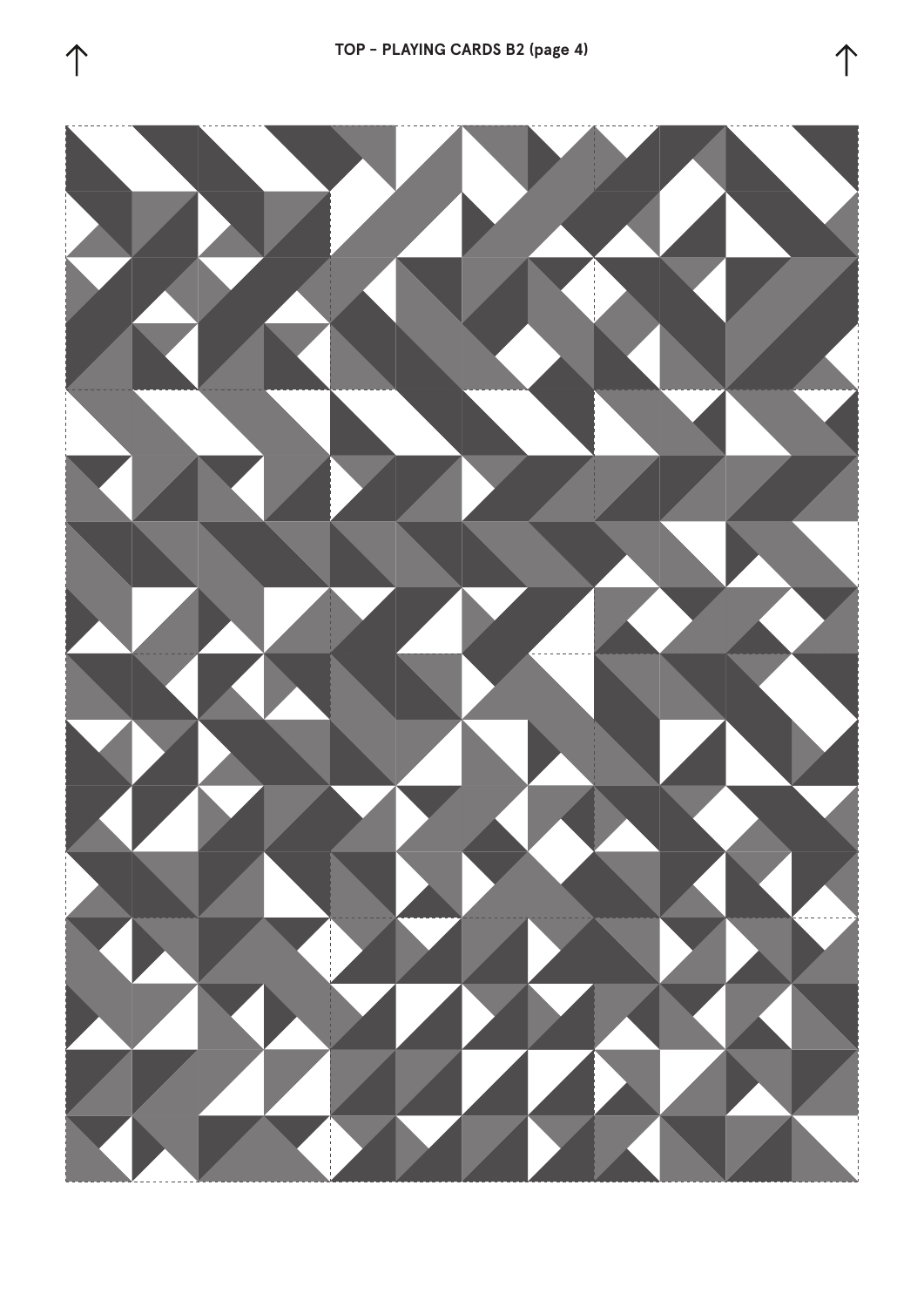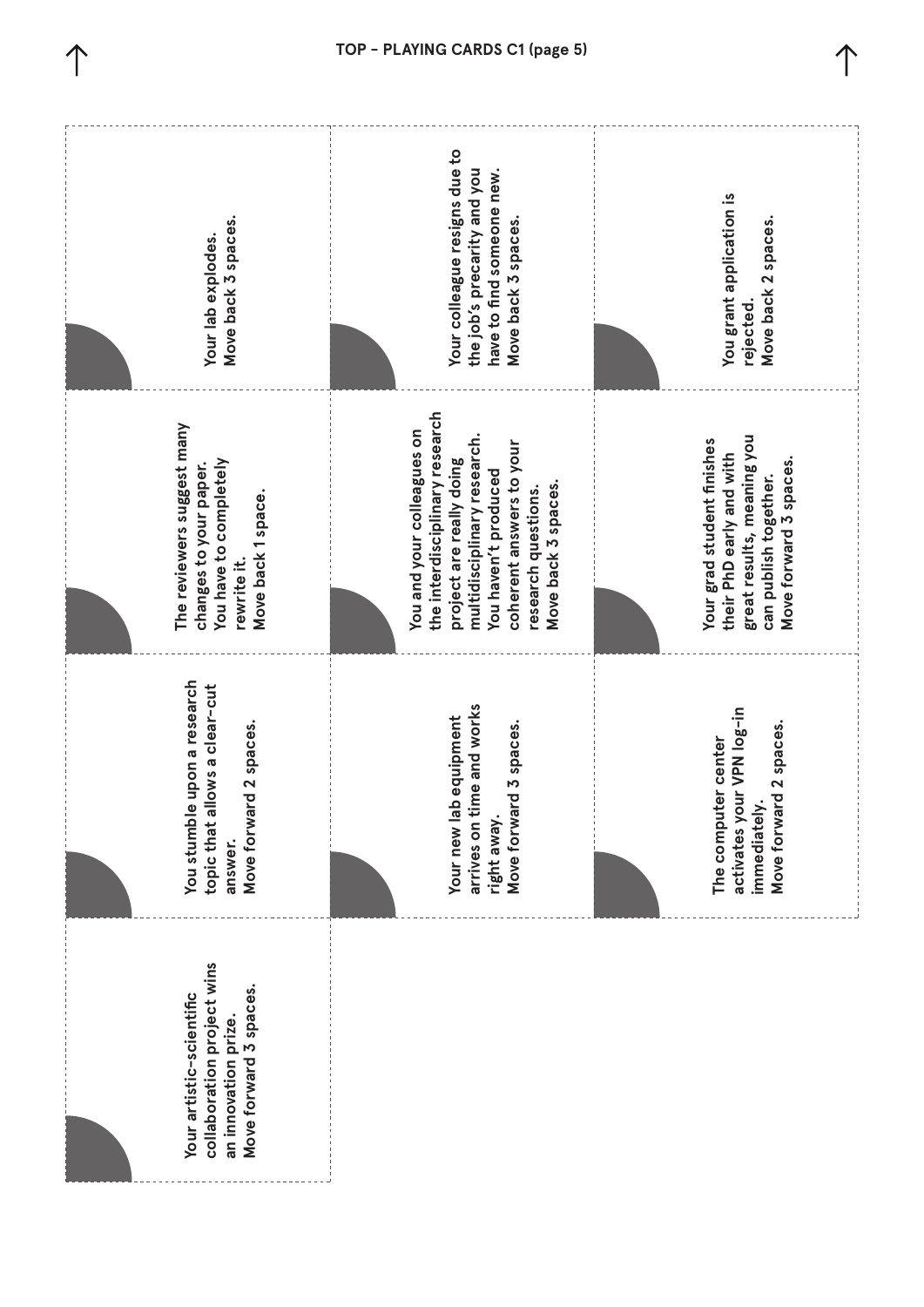

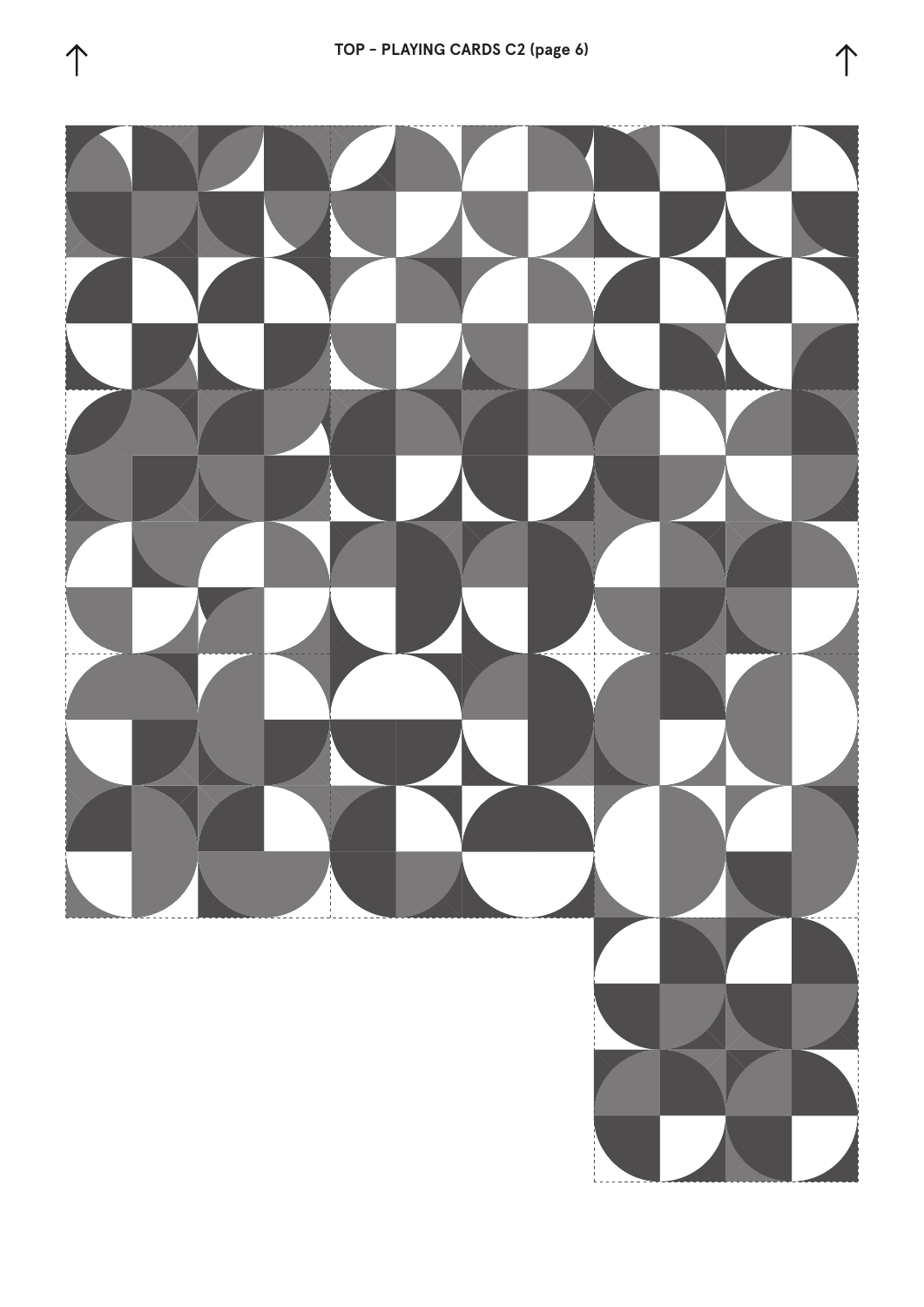

**TOP - PLAYING CARDS D1 (page 7)**

 $\hat{\mathcal{L}}$